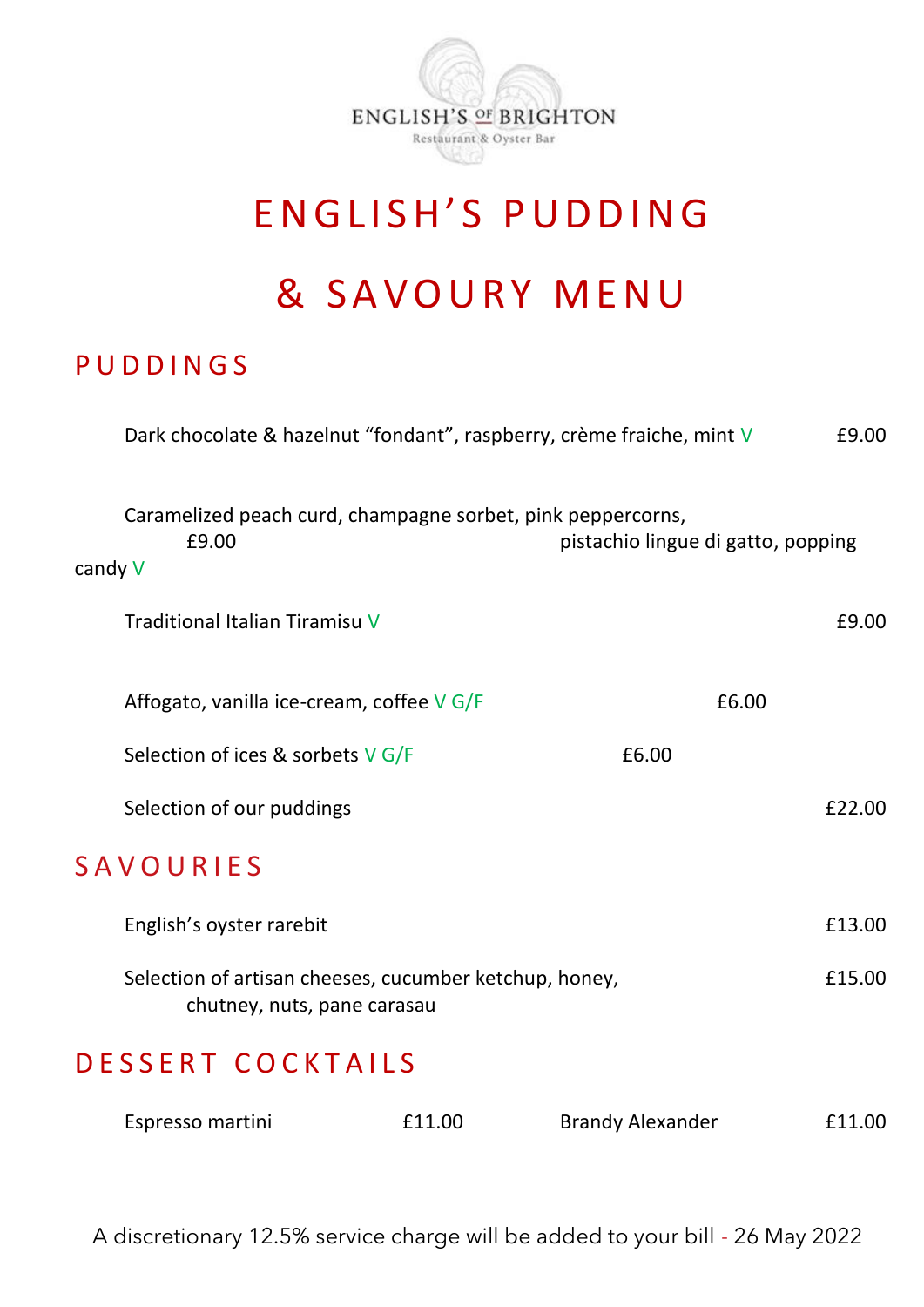## D I G E S T I V E S

#### LIQUEURS (25 ml)

| Amaretto (50 ml) (28% abv)                             | £6.50  | Baileys (50 ml) (17% abv)       | £5.50  |
|--------------------------------------------------------|--------|---------------------------------|--------|
| Benedictine (40% abv)                                  | £5.00  | Chartreuse green (55% abv)      | £7.75  |
| Cointreau (40% abv)                                    | £4.50  | Drambuie (40% abv)              | £5.50  |
| Tia maria (50 ml) (20% abv)                            | £5.50  | Grand Marnier (40% abv)         | £5.00  |
| Kahlua (50 ml) (20% abv)                               | £5.75  | Kirsch (50 ml) (25% abv)        | £6.50  |
| Kummel (39% abv)                                       | £4.50  | Limoncello (50 ml) (27% abv)    | £7.00  |
| Sambuca (38% abv)                                      | £4.00  | Frangelico (50 ml) (20% abv)    | £5.50  |
| Strega (40% abv)                                       | £4.00  |                                 |        |
| ARMAGNAC (25 ml)                                       |        |                                 |        |
| Cassagnoles 5 y.o. (41% abv)                           | £7.50  | Baron Sainte-Fauste 10 y.o.     | £9.50  |
| Delord 20 y.o. (40% abv)                               | £14.00 |                                 |        |
| GRAPPA (25 ml)                                         |        |                                 |        |
| Marzemino, Poli (42% abv)                              | £8.50  | Santa Massenza Bianca (42% abv) | £7.00  |
| COGNAC (25 ml)                                         |        |                                 |        |
| Hermitage 10 year old Grande Champagne (40% abv)       |        |                                 |        |
| Hermitage Chez Richon 1987, Grande Champagne (47% abv) |        |                                 |        |
| Hermitage 30 y.o. Grande Champagne (40% abv)           |        |                                 |        |
| A E Dor Hors d'Age No.7 Grande Champagne (42% abv)     |        |                                 | £27.50 |
| Hermitage Grande Champagne 45 year old (44% abv)       |        |                                 |        |
| CALVADOS (25 ml)                                       |        |                                 |        |
| Calvados Dupont VSOP (42% abv)                         |        |                                 | £9.50  |
| Calvados Dupont 12 year old                            |        |                                 | £13.00 |

A discretionary 12.5% service charge will be added to your bill - 26 May 2022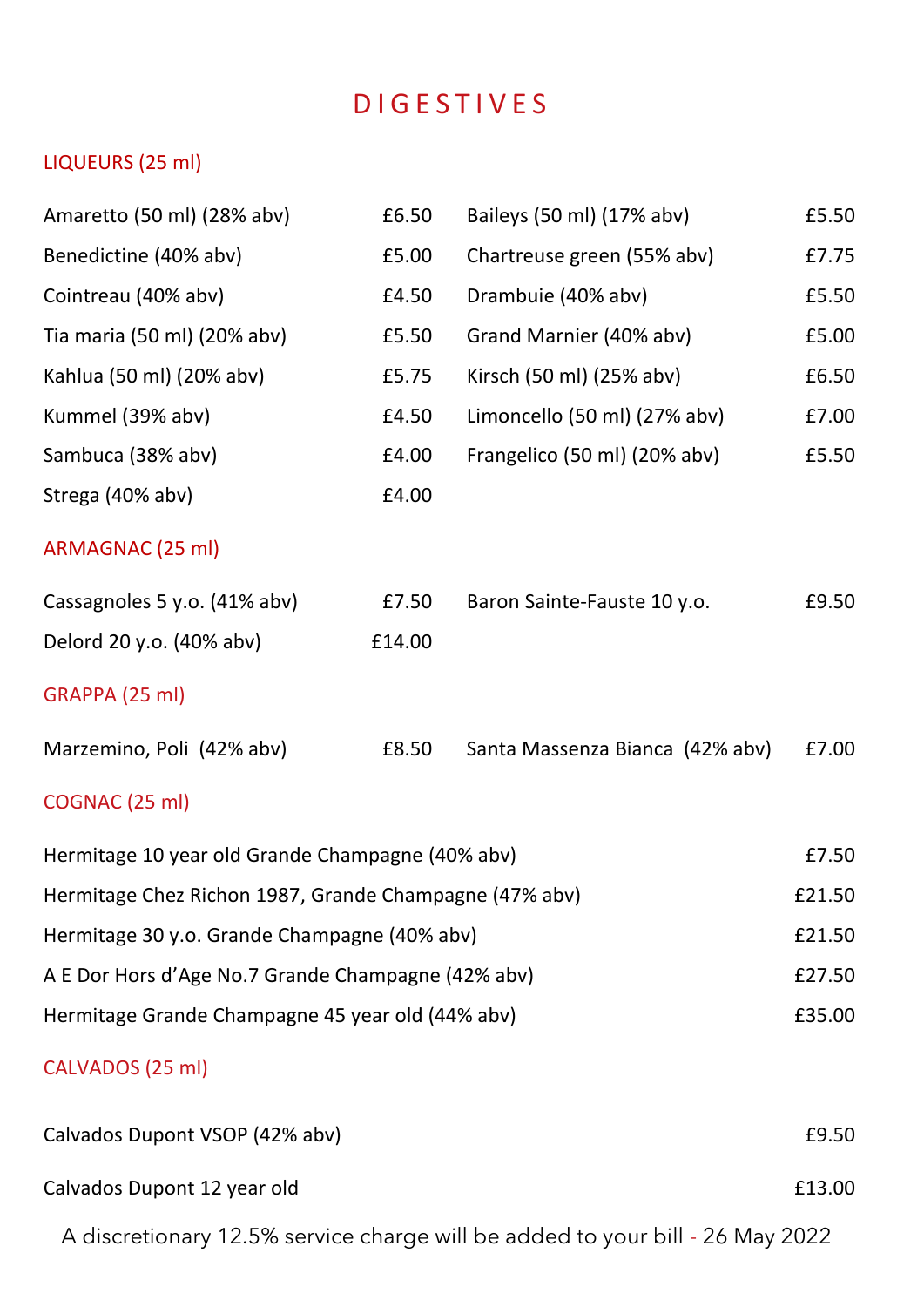## D I G E S T I V E S

#### EAU DE VIE (25 ml)

| Marc d'Alsace Gewurztraminer, Paul Devoille, Fougerolles (45% aby)       | £8.00  |
|--------------------------------------------------------------------------|--------|
| Eau de vie de Framboise Sauvage, J Nusbaumer, Bas-Rhin, France (45% abv) | £9.00  |
| Poire William Rouge, J Nusbaumer, Steice, Bas-Rhin (48% aby)             | £11.50 |

### **PORT**

| Grahams Late Bottled Vintage Port | glass:<br>5 cl                  | £5.00             |
|-----------------------------------|---------------------------------|-------------------|
|                                   | 75 cl bottle:                   | £45.00            |
| Grahams 20-Year-Old Tawny Port    | glass:<br>5 cl<br>75 cl bottle: | £13.25<br>£120.00 |
|                                   |                                 |                   |

## W H I S K I E S ( 25 m l )

| Oban 14-year-old (43% aby)         | £9.00 | Lagavulin Islay 16 y.o. (43% aby) | £10.50 |
|------------------------------------|-------|-----------------------------------|--------|
| Highland Park 12 y.o. $(40\%$ aby) | £5.50 | Jameson Irish Whiskey (40% aby)   | £5.00  |
| Bulleit Bourbon (45% abv)          | £5.25 | The Balvene 14 year old (43% aby) | £10.50 |

### COFFEE, TEA & TISANE

| Americano             | £2.75 | Double Espresso   | £3.25 |
|-----------------------|-------|-------------------|-------|
| Macchiato             | £2.75 | Cappuccino        | £3.25 |
| Espresso              | £2.75 | Latte             | £3.25 |
| Liqueur Coffees from: | £8.00 |                   |       |
| English Breakfast     | £2.45 | Earl Grey         | £2.45 |
| Mint                  | £2.45 | Fruit / Green Tea | £2.45 |

A discretionary 12.5% service charge will be added to your bill - 26 May 2022